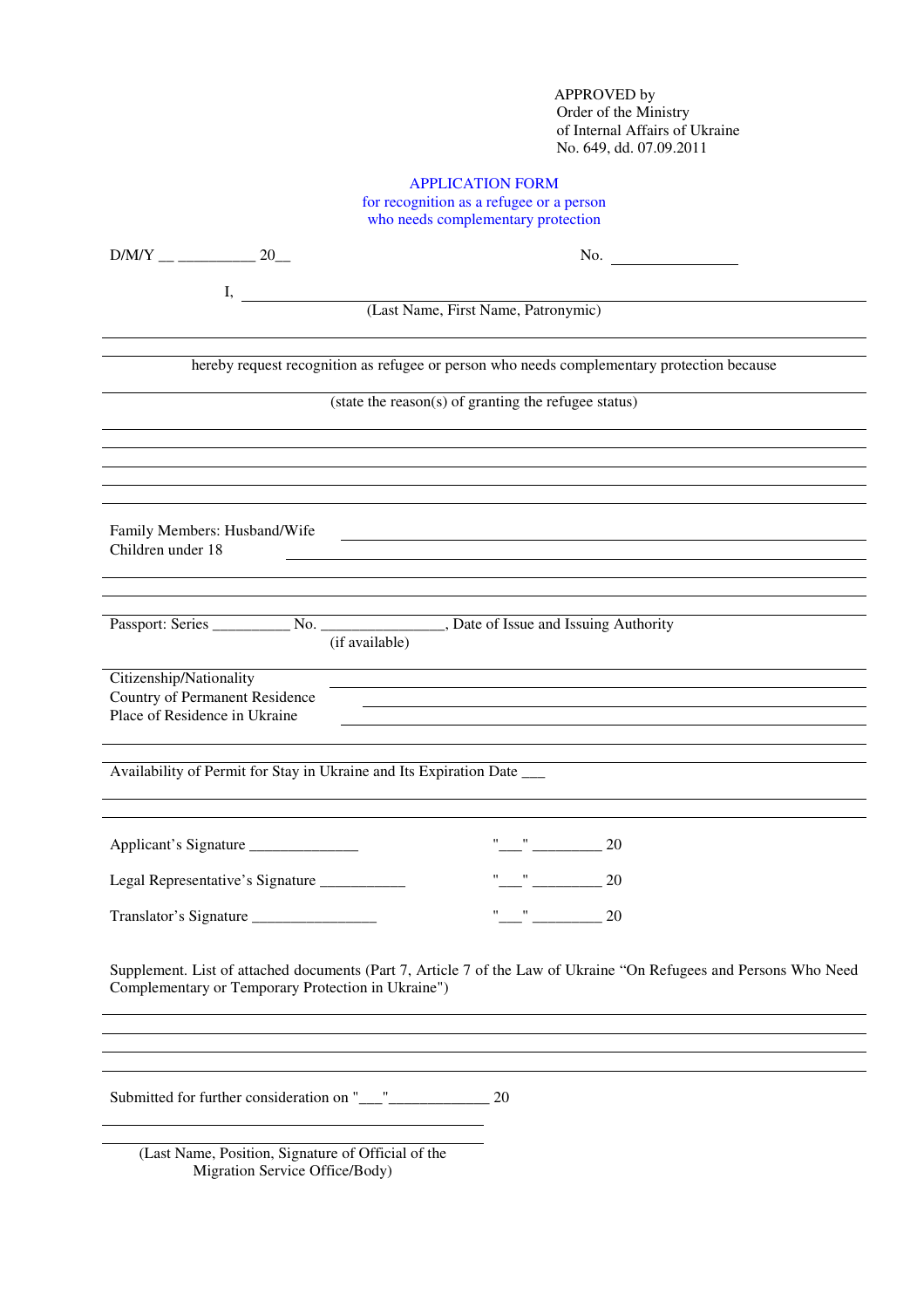### **QUESTIONNAIRE** for a person applying for recognition as refugee or person who needs complementary protection

 $Case No. \n  
\nPhoto$ 40 x 60 mm size Registration Date

Application's Registration No.

### 1. APPLICANT'S DATA

1.1. Last Name

1.1.1. If applicable, indicate the applicant's previous last name (if a female, indicate maiden name)

1.2. First Name (other names) 1.2.1. Indicate the applicant's previous first name (if applicable)

1.3. Patronymic

1.4. Sex: Male/Female

1.4.1. In case of the applicant's sex change, indicate the time and place.

1.5. Date of Birth (Day, Month, Year)

1.6. Place of Birth (Country, Province/Region, District, City, Village, Settlement)

1.7. Citizenship/Nationality 1.7.1 Country of Permanent Residence

1.8. Place of Residence in Ukraine

1.9. Last Country before entering Ukraine (indicate actual address there at the time of exit)

1.10. Nationality

1.11. Religion

1.12. Identification documents you can present (Birth Certificate, Passport: national, for traveling abroad, service, diplomatic, identity card, ID-card, other):

| No. | Document Title | Series,<br>Number | Issuing<br>Authority | Date of Issue | Expires on | <b>Notes</b> |
|-----|----------------|-------------------|----------------------|---------------|------------|--------------|
|     |                |                   |                      |               |            |              |
|     |                |                   |                      |               |            |              |
|     |                |                   |                      |               |            |              |
|     |                |                   |                      |               |            |              |

1.13. Marital Status

1.14. Family Members Accompanying Applicant:

Last Name, First Name Degree of Kinship/ Relationship Day, Month, Year, and Place of Birth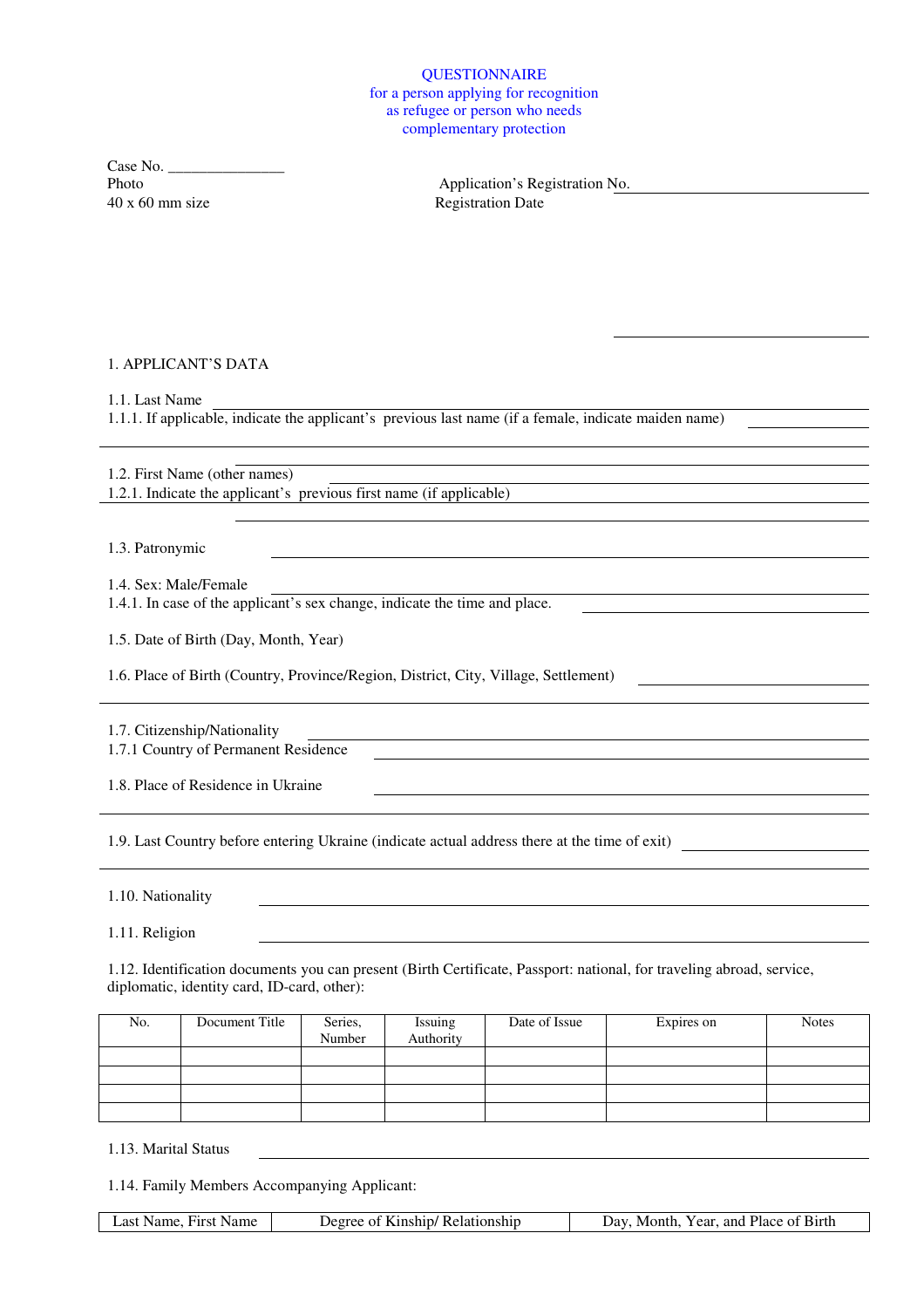| (Names), Patronymic |  |
|---------------------|--|
|                     |  |
|                     |  |

1.14.1. Underage Persons under 18, whose Legal Representative is Applicant:

| Last Name, First<br>Name (Names),<br>Patronymic | Degree of Kinship/<br>Relationship | Day, Month, Year, and Place of<br>Birth | Document (Series, No., Date of<br>Issue) that confirms this fact |
|-------------------------------------------------|------------------------------------|-----------------------------------------|------------------------------------------------------------------|
|                                                 |                                    |                                         |                                                                  |
|                                                 |                                    |                                         |                                                                  |

1.14.2. Legally Incapable Persons under Applicant's Custody/Care:

| Last Name, First<br>Name (Names),<br>Patronymic | Degree of Kinship/<br>Relationship | Day, Month, Year, and Place of<br>Birth | Document (Series, No., Date of<br>Issue) that confirms this fact |
|-------------------------------------------------|------------------------------------|-----------------------------------------|------------------------------------------------------------------|
|                                                 |                                    |                                         |                                                                  |
|                                                 |                                    |                                         |                                                                  |

1.15. Family Members Not Accompanying Applicant:

| Last Name, First<br>Name (Names),<br>Patronymic | Degree of Kinship/<br>Relationship | Day, Month, Year, and Place of<br>Birth | Address of Permanent Residence |
|-------------------------------------------------|------------------------------------|-----------------------------------------|--------------------------------|
|                                                 |                                    |                                         |                                |
|                                                 |                                    |                                         |                                |

1.16. Education:

| Name of<br>Educational<br>Institution (starting<br>from middle/high<br>school years) | Location | Years of Study | Diploma (Number, Qualification,<br>Specialty/Profession - if<br>applicable) |
|--------------------------------------------------------------------------------------|----------|----------------|-----------------------------------------------------------------------------|
|                                                                                      |          |                |                                                                             |
|                                                                                      |          |                |                                                                             |

1.17. Your Native Language?

1.17.1. What Languages do You know (command: fluent, reading and speaking, reading and translating using dictionaries)?

1.18. Work History for the last 10 years?

| Name of<br>Organization<br>(Institution) | Location/Address | Position | Years/Periods of Work |
|------------------------------------------|------------------|----------|-----------------------|
|                                          |                  |          |                       |
|                                          |                  |          |                       |

1.18.1. If unemployed during that period, indicate the reason(s)

1.18.2. Are you currently employed? If yes, indicate the location, position, and time you started working at your current place

1.19. Have you suffered from the following diseases: pulmonary tuberculosis, osseous tuberculosis, infections diseases?

1.20. What disease(s) are you currently suffering from?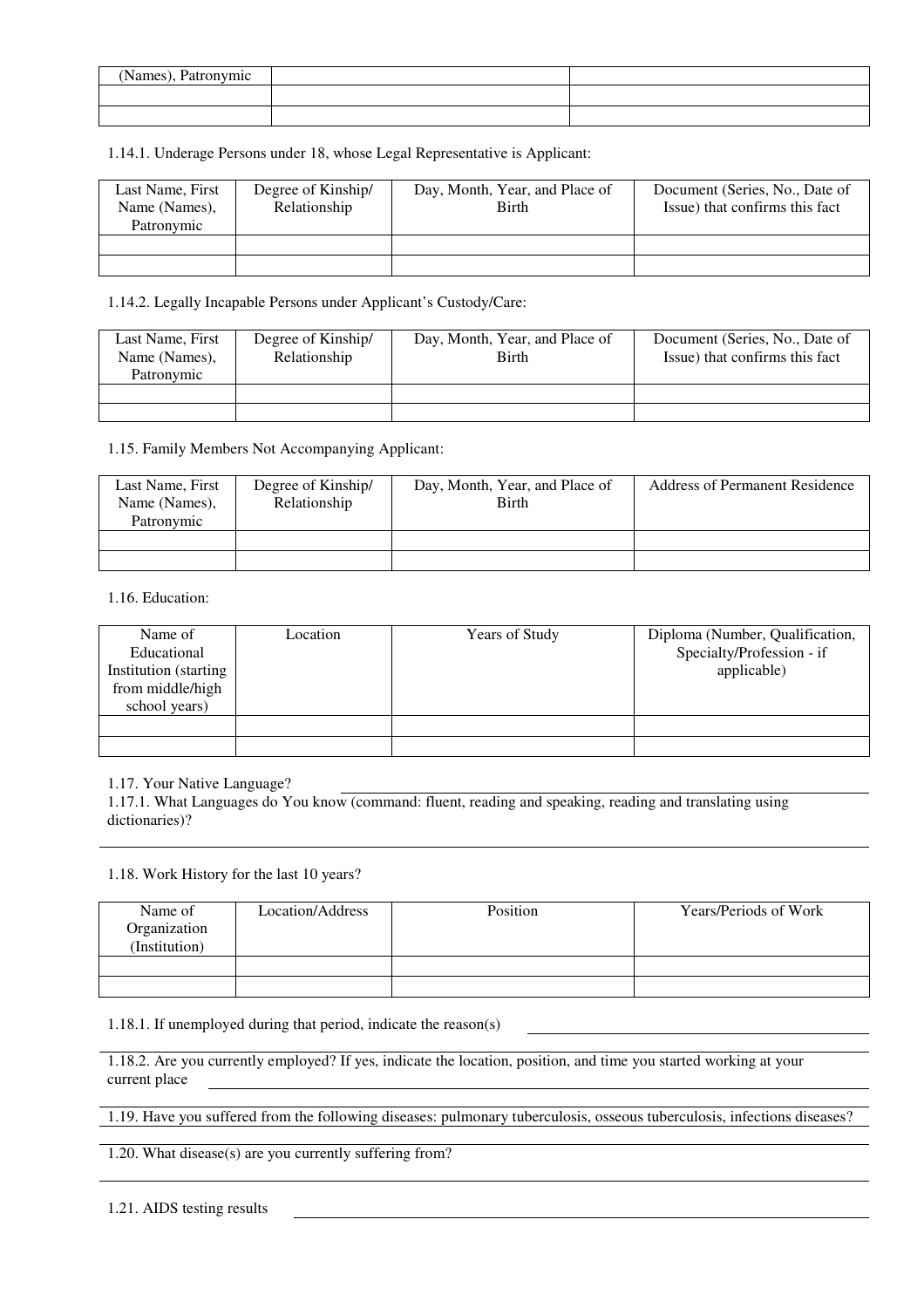### 2. EXIT FROM THE LAST COUNTRY OF PERMANENT RESIDENCE

2.1. When did you leave your last country of permanent residence?

2.2. Did you have a permit to leave your last country?

2.3. What type of transportation did you use for exiting the last country?

2.4. Indicate the countries and cities you crossed in transit

2.5. How long did you stay at transit centres?

| .<br>Indicate the location | Stay<br>Juration.<br>-01<br>$   -$ |
|----------------------------|------------------------------------|
|                            |                                    |

2.6. Have you ever applied for asylum or for the refugee status in other countries? If yes, indicate the time and place

2.7. If no, indicate the reason(s)

#### 3. ENTRY INTO UKRAINE

3.1. Date and Place of Crossing the Ukrainian Border

3.2. What transportation was used during entry into Ukraine?

3.3. In what manner did you cross the border? (secretly, or based on official permit, visa, invitation, work contract, other)

3.4. What document did you use/present for entering Ukraine?

3.5. What are the legal grounds for your stay in Ukraine? (visa, refugee status, no grounds/illegally, other)

3.6. Have you ever applied for acquisition of the refugee status in other regions o f Ukraine?

| Migration Service Body | <b>Application Date</b> | Adopted Decision |
|------------------------|-------------------------|------------------|
|                        |                         |                  |
|                        |                         |                  |

4. REASONS FOR LEAVING THE COUNTRY OF PERMANENT RESIDENCE

4.1. Specify the reasons for leaving your last country of permanent residence (indicate facts of violence or persecution of you or your family members, or real threats of persecution under the circumstances described in Article 1 of the Law of Ukraine "On Refugees and Persons Who Need Complementary or Temporary Protection in Ukraine". Attach any documentary proof.)

4.2. Specify political, military, religious, or public organizations in your country of permanent residence you or your family members have membership in.

4.3. Describe your activity in the above organizations